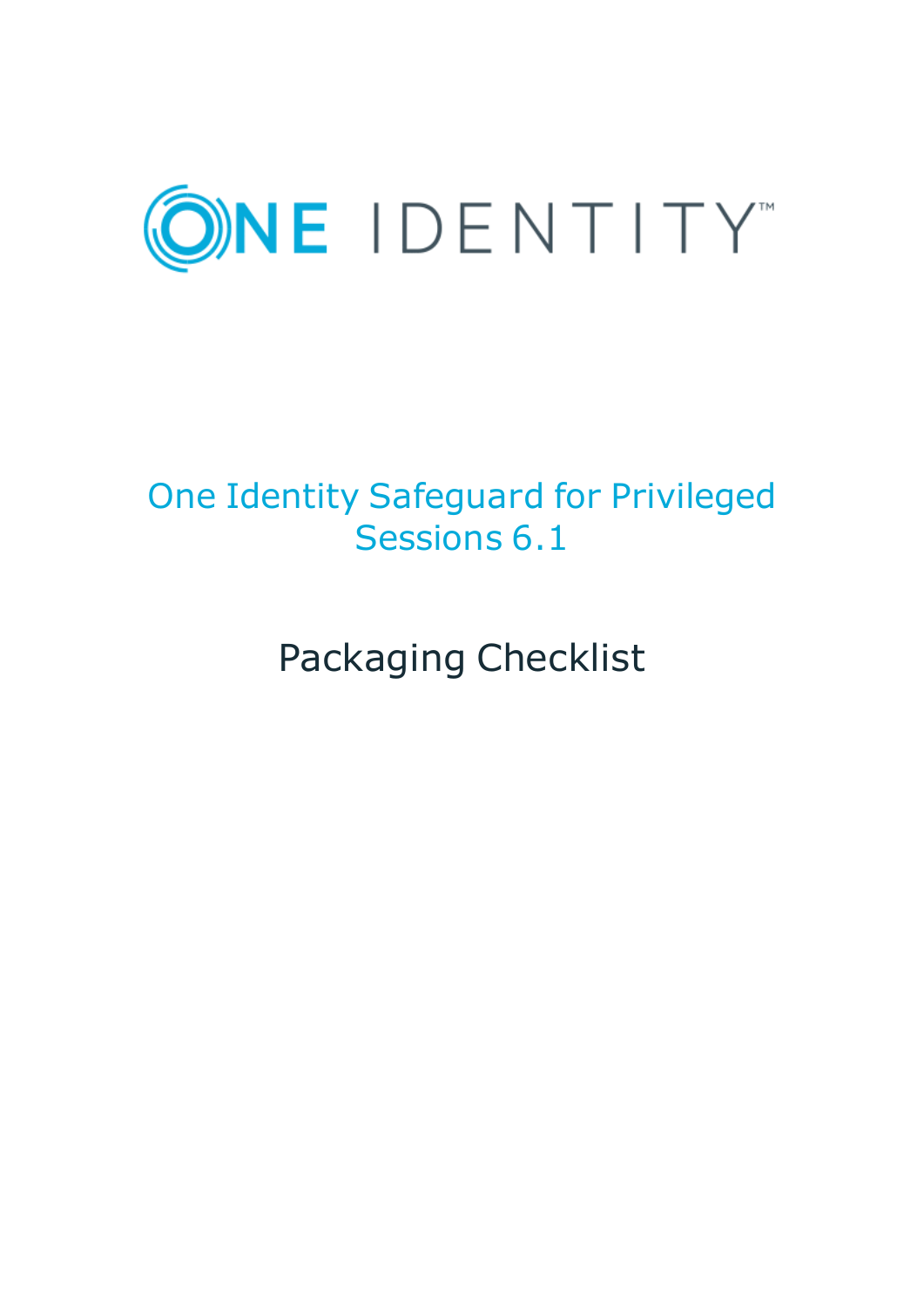### **Copyright 2019 One Identity LLC.**

#### **ALL RIGHTS RESERVED.**

This guide contains proprietary information protected by copyright. The software described in this guide is furnished under a software license or nondisclosure agreement. This software may be used or copied only in accordance with the terms of the applicable agreement. No part of this guide may be reproduced or transmitted in any form or by any means, electronic or mechanical, including photocopying and recording for any purpose other than the purchaser's personal use without the written permission of One Identity LLC .

The information in this document is provided in connection with One Identity products. No license, express or implied, by estoppel or otherwise, to any intellectual property right is granted by this document or in connection with the sale of One Identity LLC products. EXCEPT AS SET FORTH IN THE TERMS AND CONDITIONS AS SPECIFIED IN THE LICENSE AGREEMENT FOR THIS PRODUCT, ONE IDENTITY ASSUMES NO LIABILITY WHATSOEVER AND DISCLAIMS ANY EXPRESS, IMPLIED OR STATUTORY WARRANTY RELATING TO ITS PRODUCTS INCLUDING, BUT NOT LIMITED TO, THE IMPLIED WARRANTY OF MERCHANTABILITY, FITNESS FOR A PARTICULAR PURPOSE, OR NON-INFRINGEMENT. IN NO EVENT SHALL ONE IDENTITY BE LIABLE FOR ANY DIRECT, INDIRECT, CONSEQUENTIAL, PUNITIVE, SPECIAL OR INCIDENTAL DAMAGES (INCLUDING, WITHOUT LIMITATION, DAMAGES FOR LOSS OF PROFITS, BUSINESS INTERRUPTION OR LOSS OF INFORMATION) ARISING OUT OF THE USE OR INABILITY TO USE THIS DOCUMENT, EVEN IF ONE IDENTITY HAS BEEN ADVISED OF THE POSSIBILITY OF SUCH DAMAGES. One Identity makes no representations or warranties with respect to the accuracy or completeness of the contents of this document and reserves the right to make changes to specifications and product descriptions at any time without notice. One Identity does not make any commitment to update the information contained in this document.

If you have any questions regarding your potential use of this material, contact:

One Identity LLC. Attn: LEGAL Dept 4 Polaris Way Aliso Viejo, CA 92656

Refer to our Web site ([http://www.OneIdentity.com](http://www.oneidentity.com/)) for regional and international office information.

#### **Patents**

One Identity is proud of our advanced technology. Patents and pending patents may apply to this product. For the most current information about applicable patents for this product, please visit our website at [http://www.OneIdentity.com/legal/patents.aspx](http://www.oneidentity.com/legal/patents.aspx).

#### **Trademarks**

One Identity and the One Identity logo are trademarks and registered trademarks of One Identity LLC. in the U.S.A. and other countries. For a complete list of One Identity trademarks, please visit our website at [www.OneIdentity.com/legal](http://www.oneidentity.com/legal). All other trademarks are the property of their respective owners.

#### **Legend**

**WARNING: A WARNING icon highlights a potential risk of bodily injury or property damage, for which industry-standard safety precautions are advised. This icon is often associated with electrical hazards related to hardware.**

**CAUTION: A CAUTION icon indicates potential damage to hardware or loss of data if** A **instructions are not followed.**

SPS Packaging Checklist Updated - August 2019 Version - 6.1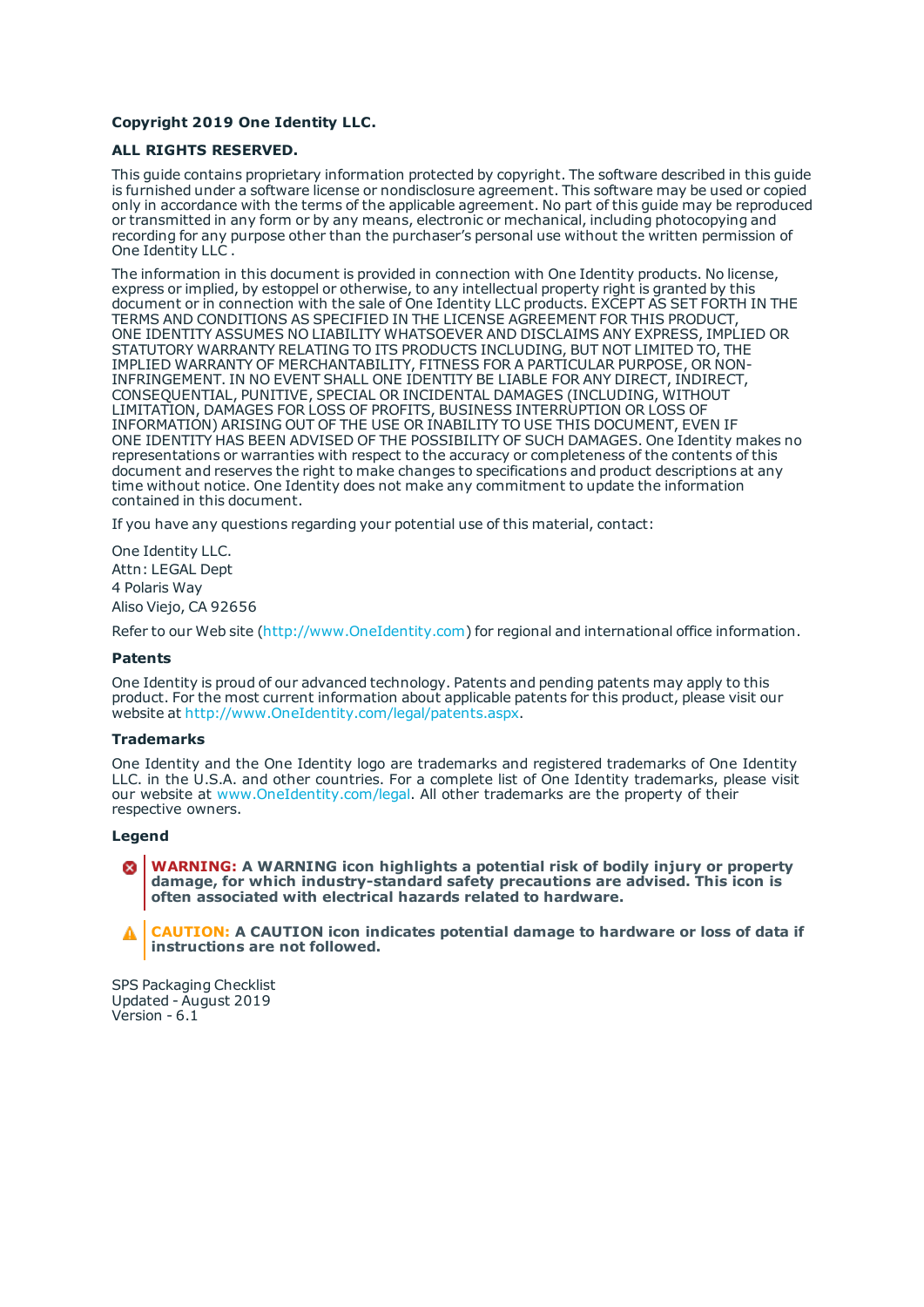# **Contents**

| One Identity Safeguard for Privileged Sessions Hardware Installation |  |  |  |  |  |
|----------------------------------------------------------------------|--|--|--|--|--|
|                                                                      |  |  |  |  |  |
|                                                                      |  |  |  |  |  |
|                                                                      |  |  |  |  |  |
|                                                                      |  |  |  |  |  |
|                                                                      |  |  |  |  |  |
|                                                                      |  |  |  |  |  |

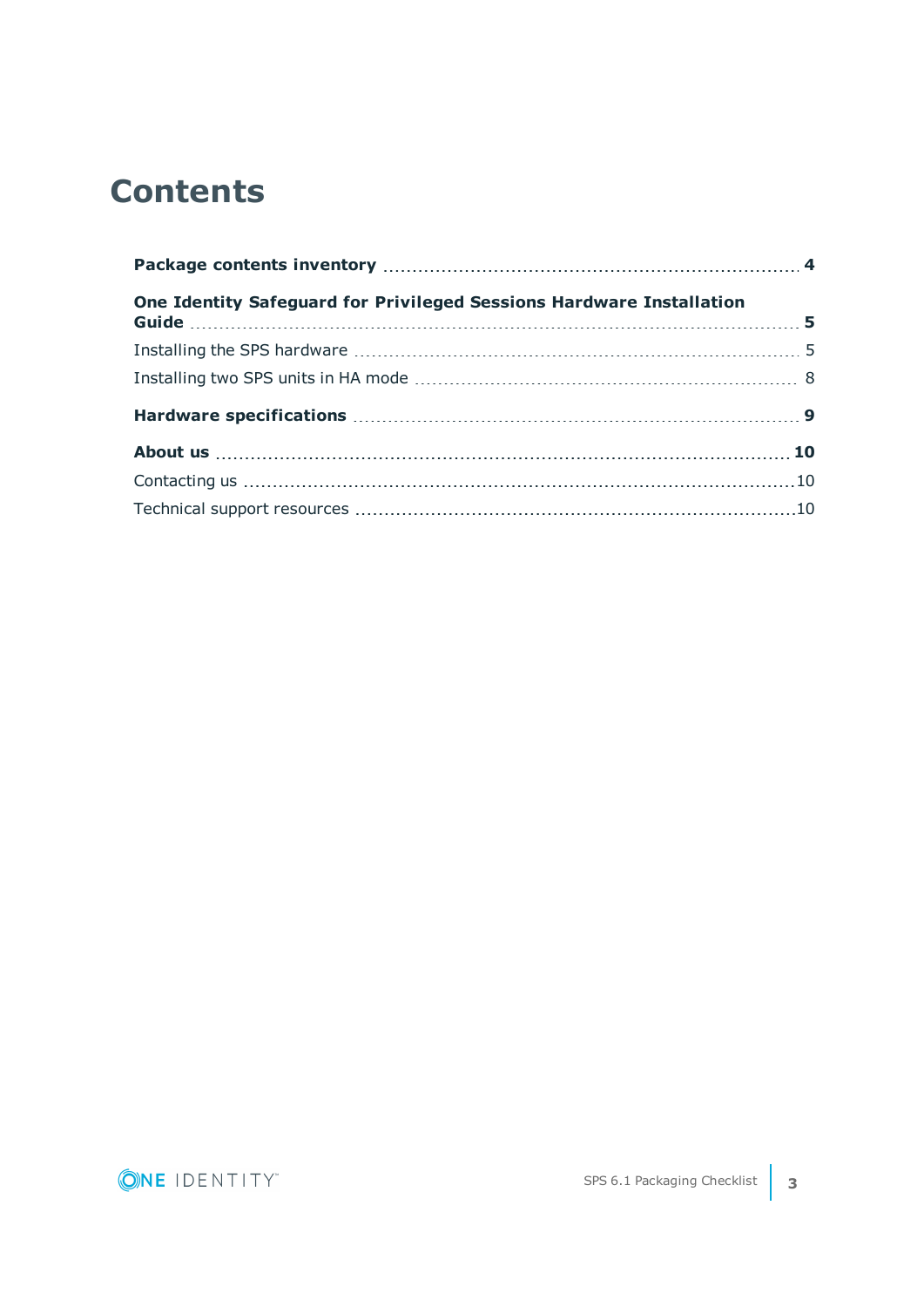**1**

# **Package contents inventory**

<span id="page-3-0"></span>Carefully unpack all server components from the packing cartons. The following items should be packaged with the One Identity Safeguard for Privileged Sessions:

- A One Identity Safeguard for Privileged Sessions appliance, pre-installed with the latest One Identity Safeguard for Privileged Sessions firmware.
- One Identity Safeguard for Privileged Sessions accessory kit, including the following:
	- One Identity Safeguard for Privileged Sessions 6.1 Packaging Checklist (this document).
	- GPL v2.0 license.
- Rack mount hardware (depending on appliance type).
- Power cable.

The default BIOS and IPMI passwords are in the documentation.



**4**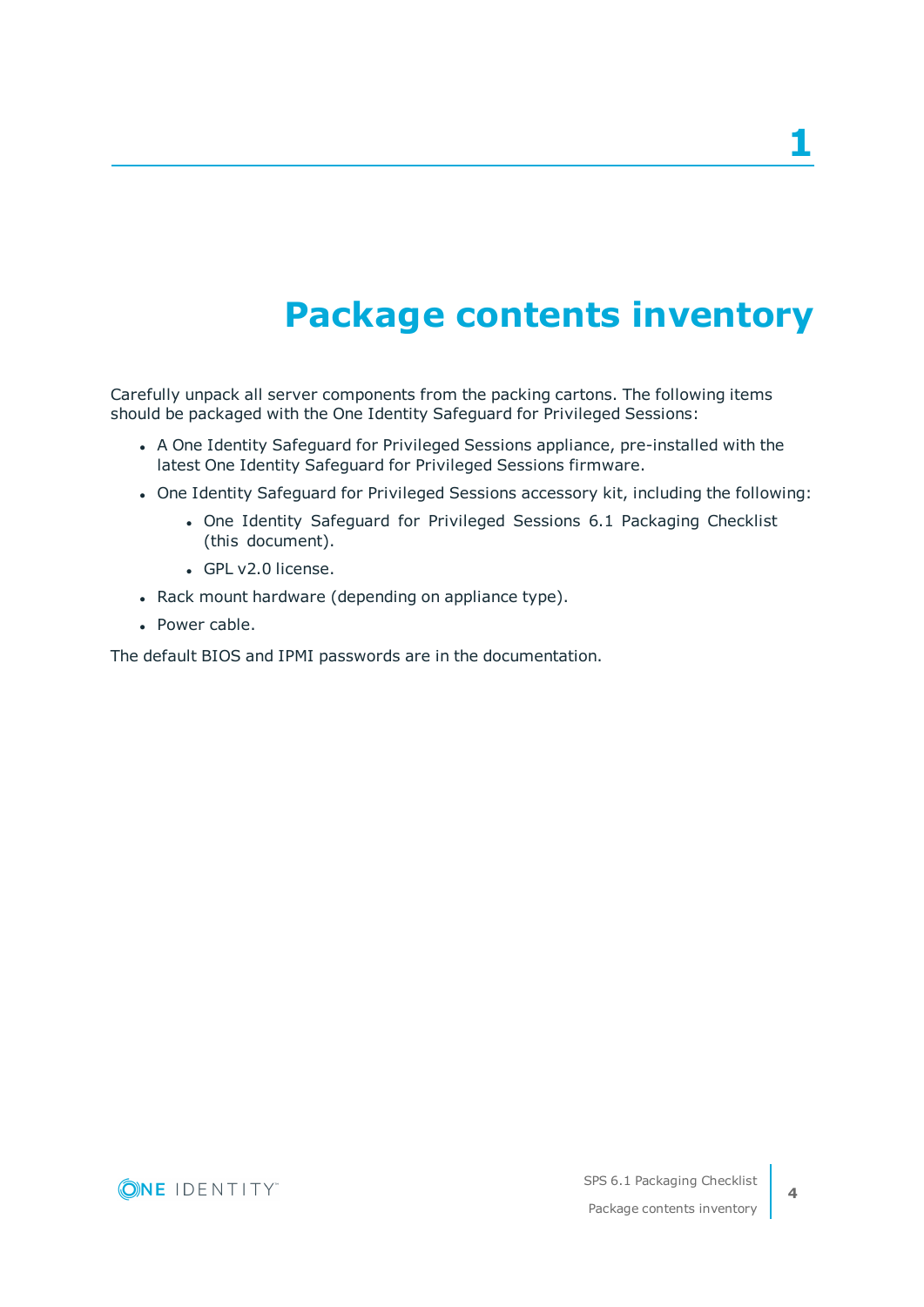# <span id="page-4-0"></span>**One Identity Safeguard for Privileged Sessions Hardware Installation Guide**

This document describes how to set up the One Identity Safeguard for Privileged Sessions (SPS) hardware. Refer to the following documents for step-by-step instructions:

- <sup>l</sup> *Safeguard Sessions Appliance 3000*: see the *SC113 Chassis Series User's Manual, Chapter 6: Rack Installation*, available online at [https://www.supermicro.com/manuals/chassis/1U/SC113.pdf.](https://www.supermicro.com/manuals/chassis/1U/SC113.pdf)
- <sup>l</sup> *Safeguard Sessions Appliance 3500*: see the *SuperServer 1029U-T Series User's Manual, Chapter 2: Server Installation*, available online at [https://www.supermicro.com/manuals/superserver/1U/MNL-1973.pdf.](https://www.supermicro.com/manuals/superserver/1U/MNL-1973.pdf)
- For details on how to install a single SPS unit, see Installing the SPS [hardware](#page-4-1).
- For details on how to install a two SPS units in high availability mode, see [Installing](#page-7-0) two SPS units in HA [mode.](#page-7-0)

# <span id="page-4-1"></span>**Installing the SPS hardware**

The following describes how to install a single SPS unit.

### *To install a single SPS unit*

- 1. Unpack SPS.
- 2. (Optional) Install SPS into a rack with the slide rails. Slide rails are available for all SPS appliances.
- 3. Connect the cables.
	- a. Connect the Ethernet cable facing your LAN to the Ethernet connector labeled as 1. This is physical interface 1 of SPS. This interface is used for the initial configuration of SPS, and for monitoring connections. (For details on the roles of the different interfaces, see "Network [interfaces"](https://support.oneidentity.com/technical-documents/safeguard-for-privileged-sessions/6.1.0/administration-guide/the-concepts-of-one-identity-safeguard-for-privileged-sessions-sps/network-interfaces/) in the [Administration](https://support.oneidentity.com/technical-documents/safeguard-for-privileged-sessions/6.1.0/administration-guide/the-concepts-of-one-identity-safeguard-for-privileged-sessions-sps/network-interfaces/) Guide.)



SPS 6.1 Packaging Checklist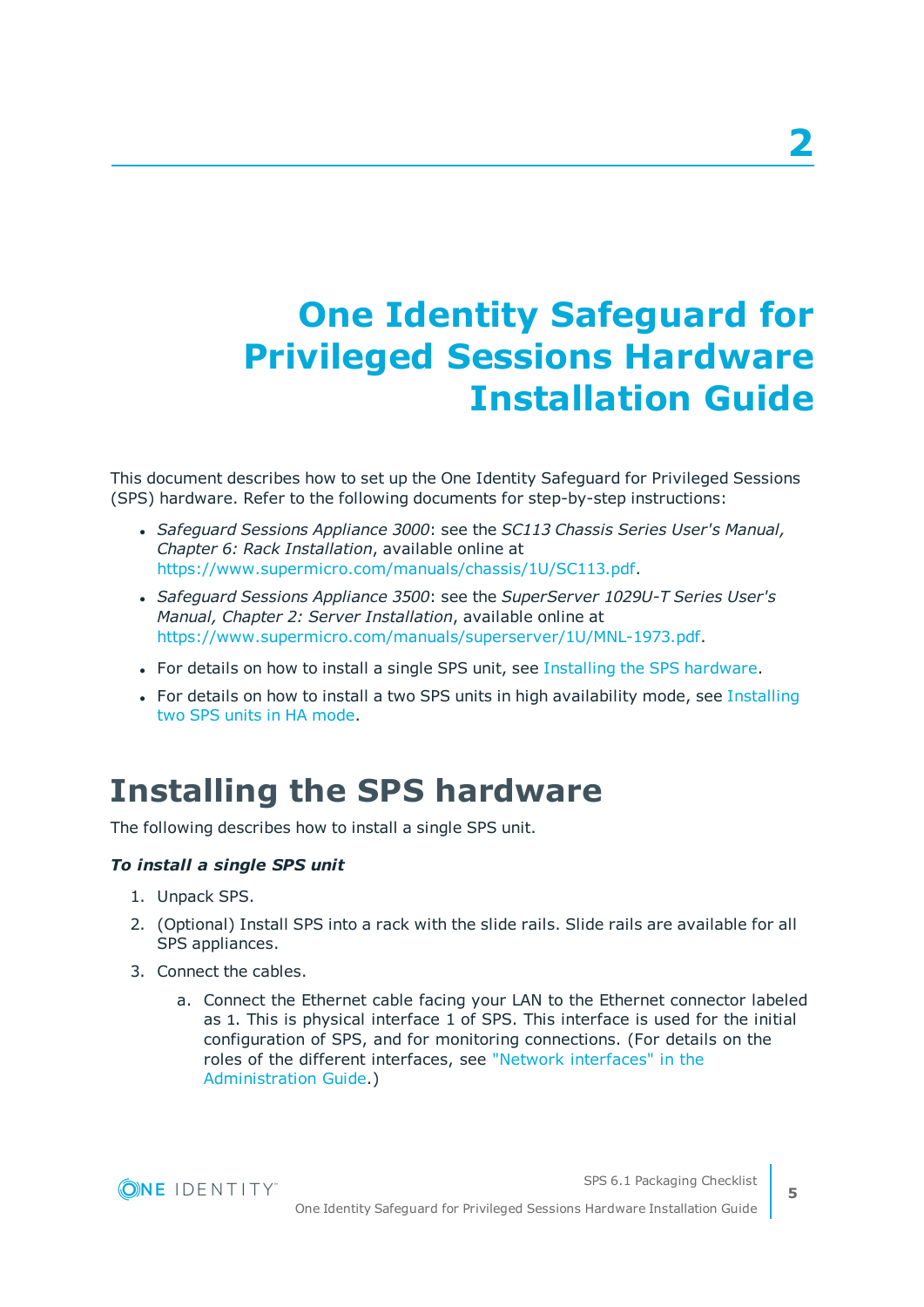- b. (Optional) To use SPS across multiple physical (L1) networks, you can connect additional networks using physical interface 2 (Ethernet connector 2) and physical interface 3 (Ethernet connector 3).
- c. Connect an Ethernet cable that you can use to remotely support the SPS hardware to the IPMI interface of SPS. For details, see the following documents:

For Safeguard Sessions Appliance 3000 and 3500, see the X9 SMT [IPMI](http://www.supermicro.com/manuals/other/X9_SMT_IPMI.pdf) [User's](http://www.supermicro.com/manuals/other/X9_SMT_IPMI.pdf) Guide.

### **A** CAUTION:

**Connect the IPMI before plugging in the power cord. Failing to do so will result in IPMI failure.**

### **CAUTION: SECURITY HAZARD!**

**The IPMI interface, like all out-of-band management interfaces, has known vulnerabilities that One Identity cannot fix or have an effect on. To avoid security hazards, One Identity recommends that you only connect the IPMI interface to wellprotected, separated management networks with restricted accessibility. Failing to do so may result in an unauthorized access to all data stored on the SPS appliance. Data on the appliance can be unencrypted or encrypted, and can include sensitive information, for example, passwords, decryption keys, private keys, and so on.**

**For more information, see Best Practices for [managing](https://www.supermicro.com/products/nfo/files/IPMI/Best_Practices_BMC_Security.pdf) servers with IPMI features enabled in [Datacenters](https://www.supermicro.com/products/nfo/files/IPMI/Best_Practices_BMC_Security.pdf).**

### **O** I NOTE:

The administrator of SPS must be authorized and able to access the IPMI interface for support and troubleshooting purposes in case vendor support is needed.

The following ports are used by the IPMI interface:

- Port 623 (UDP): IPMI (cannot be changed)
- Port 5123 (UDP): floppy (cannot be changed)
- $\bullet$  Port 5901 (TCP): video display (configurable)
- Port 5900 (TCP): HID (configurable)
- Port 5120 (TCP): CD (configurable)
- Port 80 (TCP): HTTP (configurable)
- d. (Optional) Connect the Ethernet cable connecting SPS to another SPS node to the Ethernet connector labeled as 4. This is the high availability (HA) interface of SPS. (For details on the roles of the different interfaces, see ["Network](https://support.oneidentity.com/technical-documents/safeguard-for-privileged-sessions/6.1.0/administration-guide/the-concepts-of-one-identity-safeguard-for-privileged-sessions-sps/network-interfaces/) interfaces" in the [Administration](https://support.oneidentity.com/technical-documents/safeguard-for-privileged-sessions/6.1.0/administration-guide/the-concepts-of-one-identity-safeguard-for-privileged-sessions-sps/network-interfaces/) Guide.)



SPS 6.1 Packaging Checklist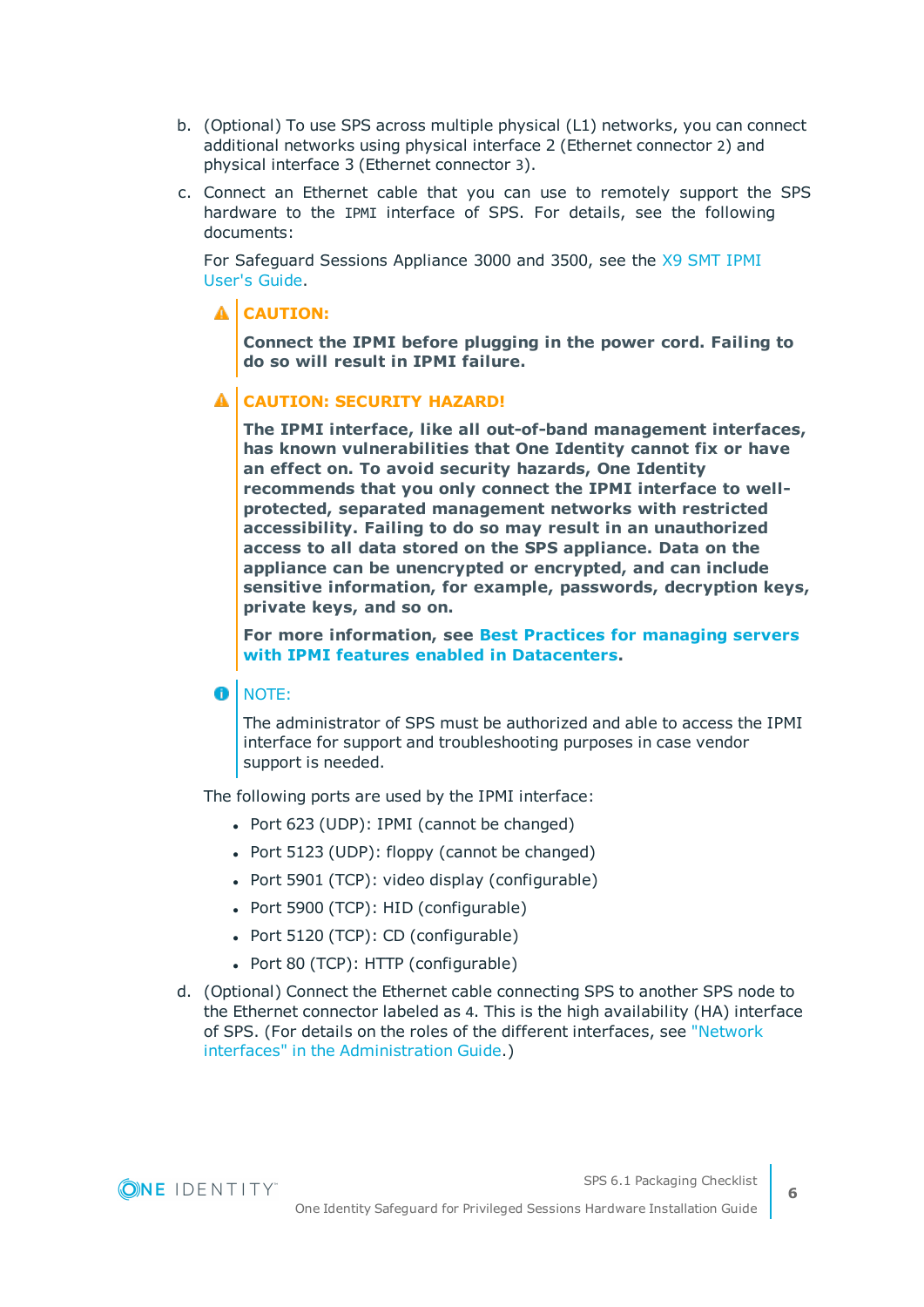e. (Optional) The Safeguard Sessions Appliance 3500 is equipped with a dual-port SFP+ interface card labeled A and B. Optionally, connect a supported SFP+ module to these interfaces.

#### 6 NOTE:

For a list of compatible connectors, see Linux Base Driver for 10 Gigabit Intel Ethernet Network Connection. Note that SFP transceivers encoded for non Intel hosts may be incompatible with the Intel 82599EB host chipset found in SPS.

- 4. Power on the hardware.
- 5. Change the BIOS password on the One Identity Safeguard for Privileged Sessions. The default password is ADMIN or changeme, depending on your hardware.
- 6. Change the IPMI password on the One Identity Safeguard for Privileged Sessions. The default password is ADMIN or changeme, depending on your hardware.
	- 6 NOTE:

Ensure that you have the latest version of IPMI firmware installed. You can download the relevant firmware from the One Identity [Knowledge](https://support.oneidentity.com/kb-product-select) base.

To change the IPMI password, connect to the IPMI remote console.

**O** | NOTE:

If you encounter issues when connecting to the IPMI remote console, add the DNS name or the IP address of the IPMI interface to the exception list (whitelist) of the Java console. For details on how to do this, see the Java FAQ entry titled How can I configure the [Exception](https://www.java.com/en/download/faq/exception_sitelist.xml) Site List?.

7. Following boot, SPS attempts to receive an IP address automatically via DHCP. If it fails to obtain an automatic IP address, it starts listening for HTTPS connections on the 192.168.1.1 IP address.

To configure SPS to listen for connections on a custom IP address, complete the following steps:

- a. Access SPS from the local console, and log in with username root and password default.
- b. Select **Shells > Core shell** in the Console Menu.
- c. Change the IP address of SPS:

### **ifconfig eth0 <IP-address> netmask 255.255.255.0**

Replace <IP-address> with an IPv4 address suitable for your environment.

d. Set the default gateway using the following command:

### **route add default gw <IP-of-default-gateway>**

Replace <IP-of-default-gateway> with the IP address of the default gateway.

- e. Type **exit**, then select **Logout** from the Console Menu.
- 8. Connect to the SPS web interface from a client machine and complete the Welcome

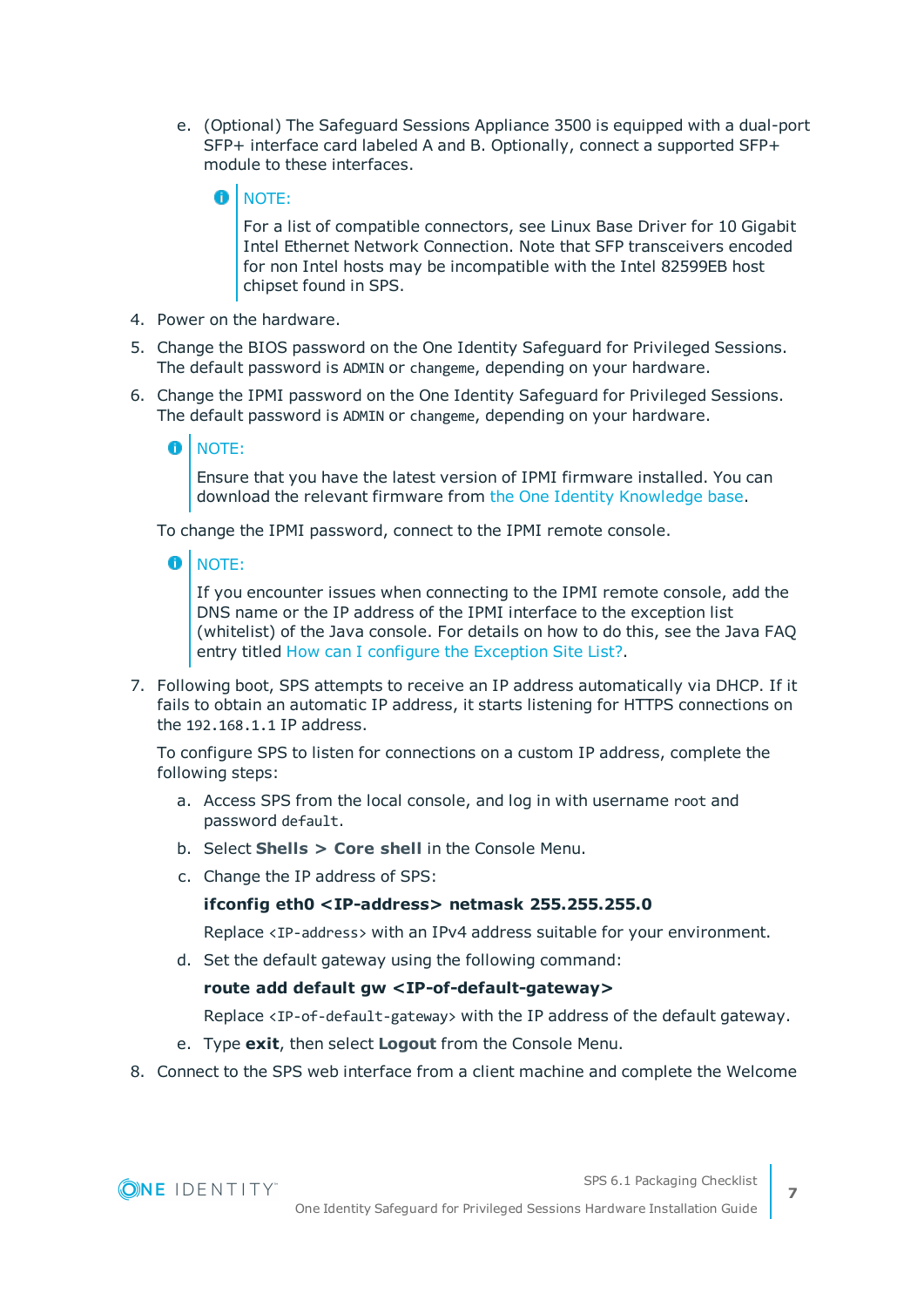Wizard as described in "The [Welcome](https://support.oneidentity.com/technical-documents/safeguard-for-privileged-sessions/6.1.0/administration-guide/) Wizard and the first login" in the [Administration](https://support.oneidentity.com/technical-documents/safeguard-for-privileged-sessions/6.1.0/administration-guide/) Guide.

**O** NOTE:

The [Administration](https://support.oneidentity.com/technical-documents/safeguard-for-privileged-sessions/6.1.0/administration-guide/) Guide is available on the [Safeguard](https://support.oneidentity.com/one-identity-safeguard-for-privileged-sessions/technical-documents) for Privileged Sessions [Documentation](https://support.oneidentity.com/one-identity-safeguard-for-privileged-sessions/technical-documents) page.

## <span id="page-7-0"></span>**Installing two SPS units in HA mode**

The following describes how to install SPS with high availability support.

### *To install SPS with high availability support*

- 1. For the first SPS unit, complete Installing the SPS [hardware.](#page-4-1)
- 2. For the second SPS unit, complete Steps 1-3 of Installing the SPS [hardware.](#page-4-1)
- 3. Connect the two units with an Ethernet cable via the Ethernet connectors labeled as 4.
- 4. Power on the second unit.
- 5. Change the BIOS and IPMI passwords on the second unit. The default password is ADMIN or changeme, depending on your hardware.
- 6. Connect to the SPS web interface of the first unit from a client machine and enable the high availability mode. Navigate to **Basic Settings > High Availability** . Click **Convert to Cluster**, then reload the page in your browser.
- 7. Click **Reboot Cluster**.
- 8. Wait until the slave unit synchronizes its disk to the master unit. Depending on the size of the hard disks, this may take several hours. You can increase the speed of the synchronization via the SPS web interface at **Basic Settings > High Availability > DRBD sync rate limit**.



SPS 6.1 Packaging Checklist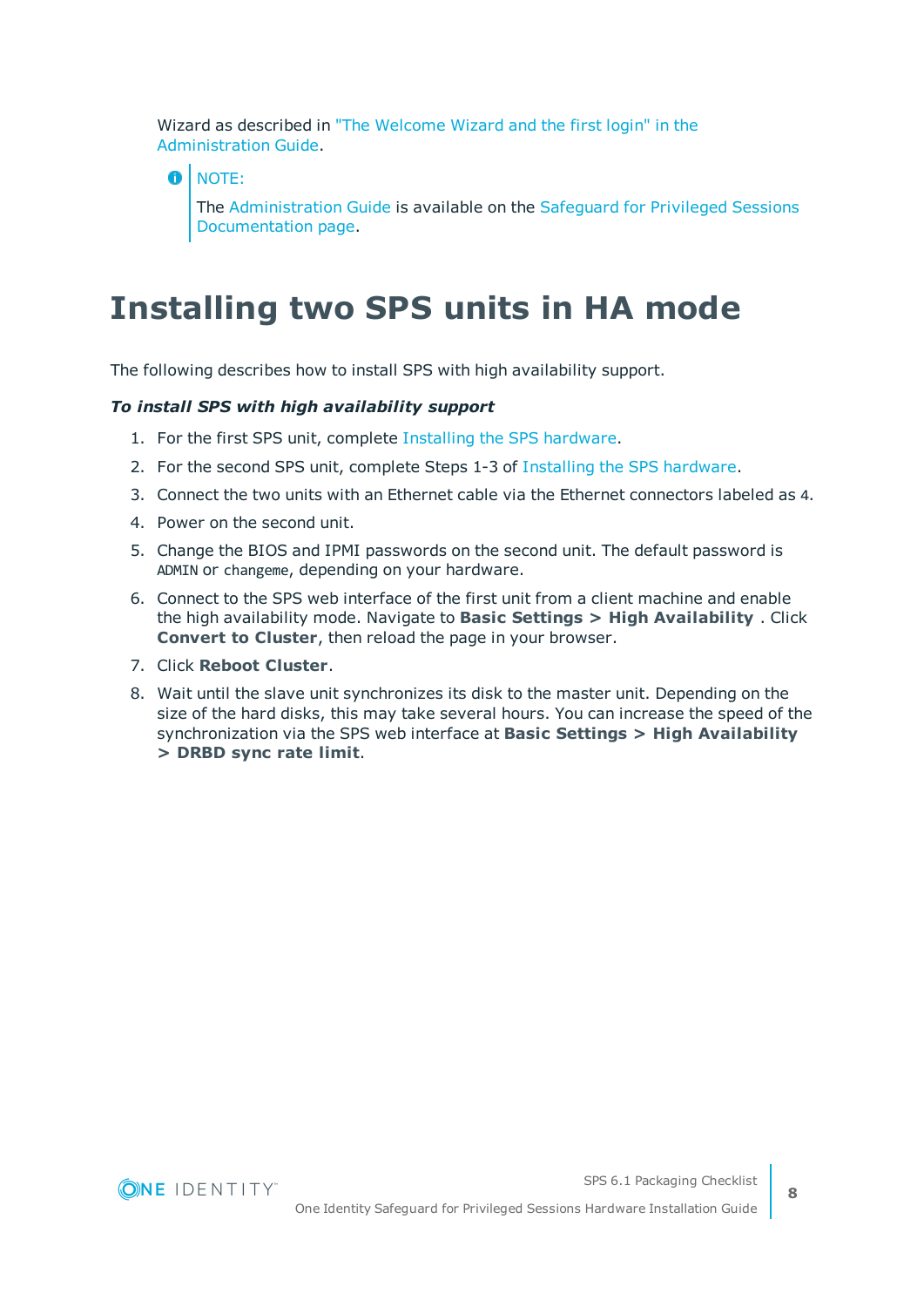# **Hardware specifications**

<span id="page-8-0"></span>One Identity Safeguard for Privileged Sessions appliances are built on high performance, energy efficient, and reliable hardware that are easily mounted into standard rack mounts.

| <b>Product</b>                                    | <b>Redundant Processor</b><br><b>PSU</b> |                                                                | <b>Memory</b>       | Capacity                 | <b>RAID</b>                                                                                                  | <b>IPMI</b> |
|---------------------------------------------------|------------------------------------------|----------------------------------------------------------------|---------------------|--------------------------|--------------------------------------------------------------------------------------------------------------|-------------|
| SPS T-4                                           | Yes                                      | Intel(R)<br>$Xeon(R) E3-$<br>1275V2@<br>3.50GHz                | $2 \times 4$ GB     | $4 \times 2$ TB          | LSI MegaRAID<br>SAS 9271-4i SGL                                                                              | Yes         |
| <b>SPS T-10</b>                                   | Yes                                      | $2 \times Intel(R)$<br>$Xeon(R) E5-$<br>2630V2@<br>2.6GHz      | $8 \times 4$ GB     | $13 \times 1$ TB         | LSI 2208 (1GB<br>cache)                                                                                      | Yes         |
| Safeguard<br>Sessions<br>Appliance<br>3000        | Yes                                      | 1x Intel<br>Xeon E3-<br>1275<br>3.60GHz<br>8Core               | $2 \times 16$<br>GB | $4x2$ TB<br><b>NLSAS</b> | LSI MegaRAID<br>SAS 9361-4i<br>Single                                                                        | Yes         |
| Safeguard<br><b>Sessions</b><br>Appliance<br>3500 | Yes                                      | 2x Intel<br>Xeon Silver<br>4110 2.1Ghz<br>8Core<br>$(=16Core)$ | $8 \times 8$ GB     | $9x2$ TB<br><b>NLSAS</b> | 1 x Broadcom<br>MegaRAID SAS<br>$9361 - 16i + LSI$<br>Avago<br>CacheVault<br>Power Module 02<br>(CVPM02) Kit | Yes         |

### **Table 1: Hardware specifications**

The Safeguard Sessions Appliance 3500 is equipped with a dual-port 10Gbit interface. This interface has SFP+ connectors (not RJ-45) labeled A and B, and can be found right of the Label 1 and 2 Ethernet interfaces. If you want faster communication, for example, in case of high data load, you can connect up to two 10Gbit network cards. These cards are not shipped with the original package and have to be purchased separately.